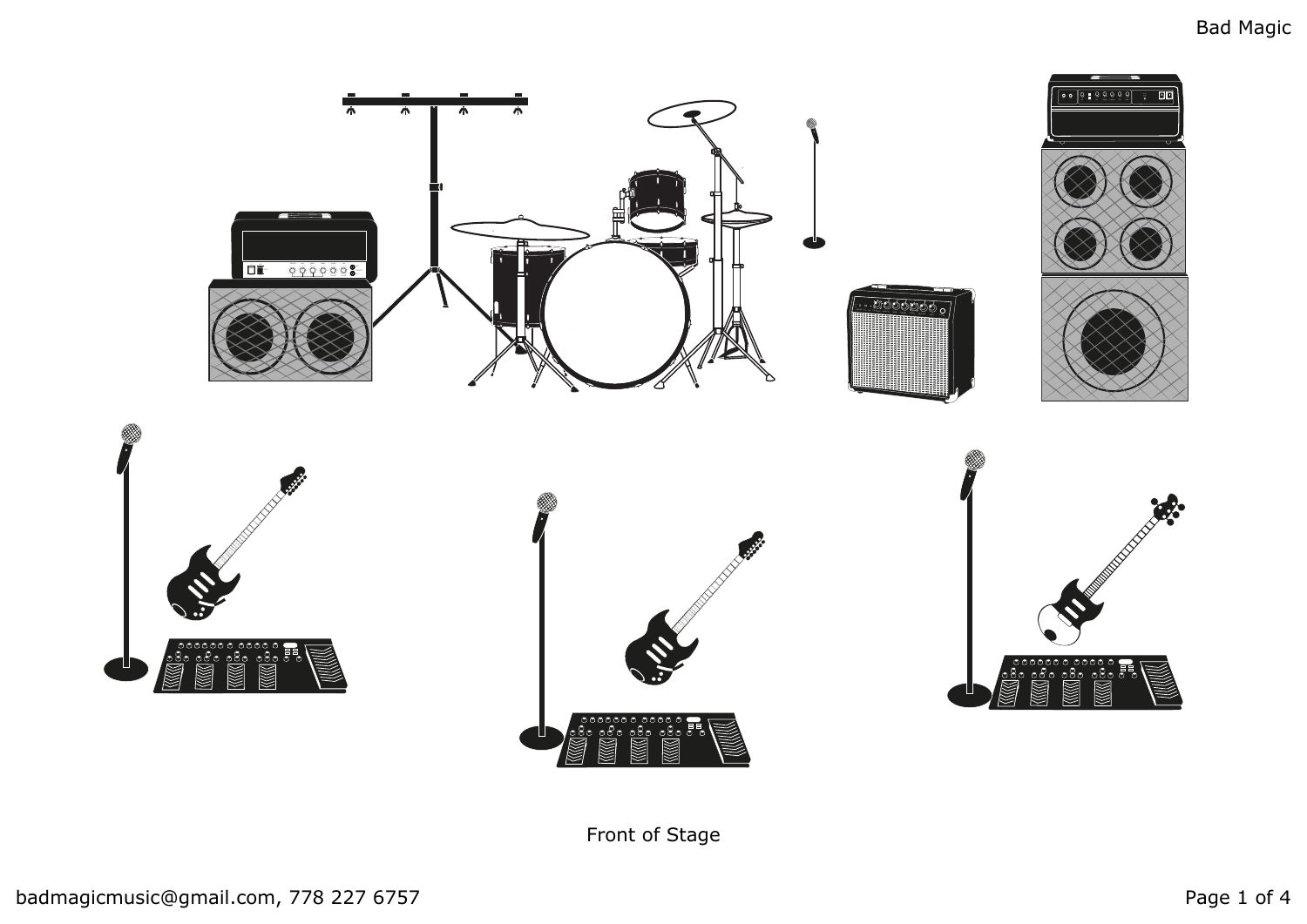## **Member details**

| <b>Band member</b> | All                        |
|--------------------|----------------------------|
| Equipment          | <b>Bad Magic Neon Sign</b> |
| <b>Band member</b> | Eric Novak                 |
| Equipment          | <b>Vocal Microphone</b>    |
| Equipment          | <b>Rhythm Guitar</b>       |
| Equipment          | <b>Eric Pedalboard</b>     |
| Equipment          | VOX AC30                   |
| <b>Band member</b> | Clark Buchanan             |
| Equipment          | <b>Bass</b>                |
| Equipment          | <b>Vocal Microphone</b>    |
| Equipment          | Clark Pedalboard           |
| Equipment          | Bass amp head              |
| Equipment          | <b>Bass Stack</b>          |
| Equipment          | <b>Bass Stack</b>          |
| <b>Band member</b> | Dylan Lammie               |
| Equipment          | Lead Guitar                |
| Equipment          | <b>Vocal Microphone</b>    |
| Equipment          | Dylan Pedalboard           |
| Equipment          | <b>Victory Amp</b>         |
| Equipment          | <b>Half Stack</b>          |
| <b>Band member</b> | <b>Connor Brooks</b>       |
| Equipment          | Drum Kit                   |
| Equipment          | <b>Vocal Microphone</b>    |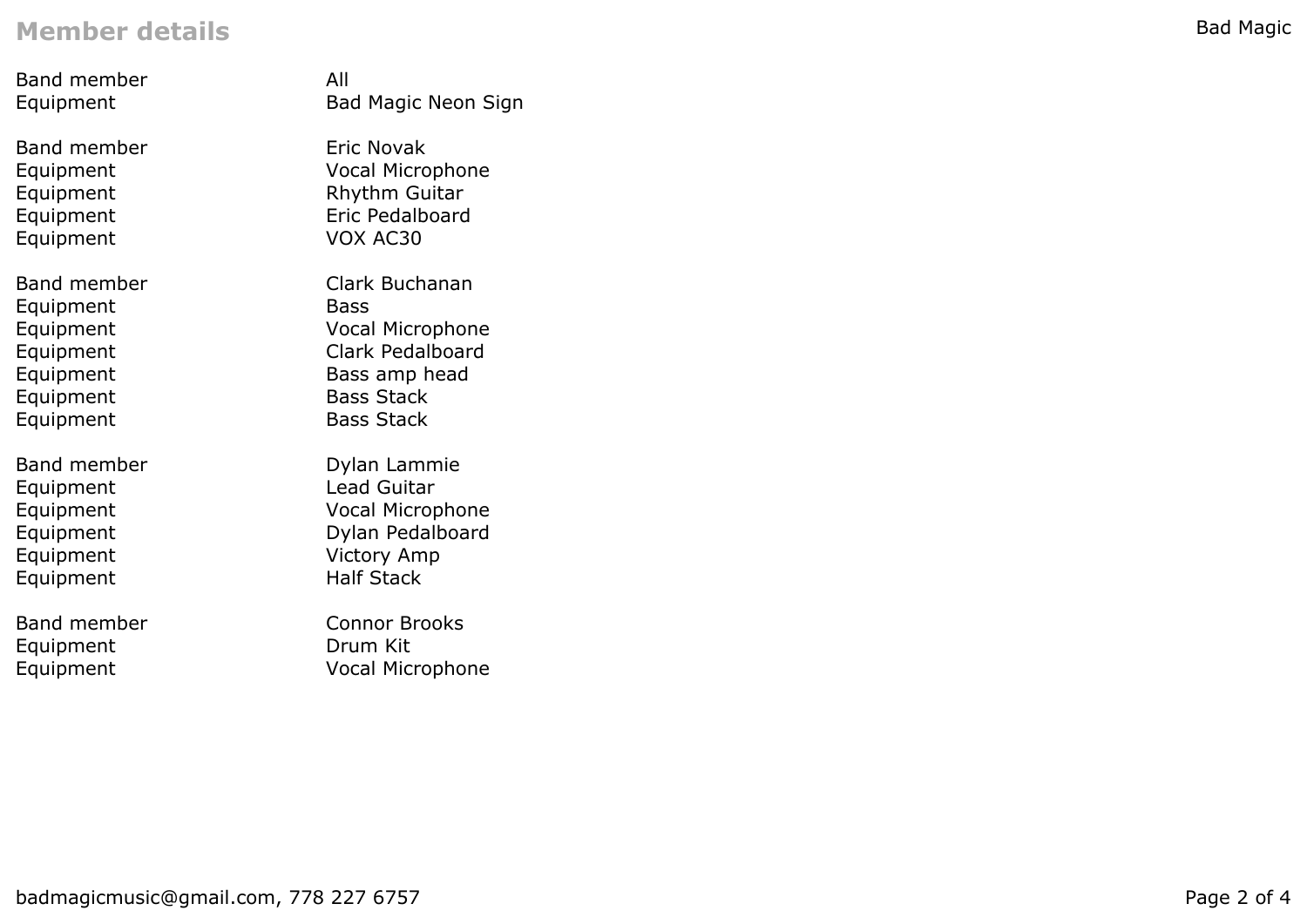## **Hospitality Rider**

Bottled waterMeals/snacks (gluten-free options for Connor)

Green Room Access Accommodations, if included, should have two queen-size beds minimum